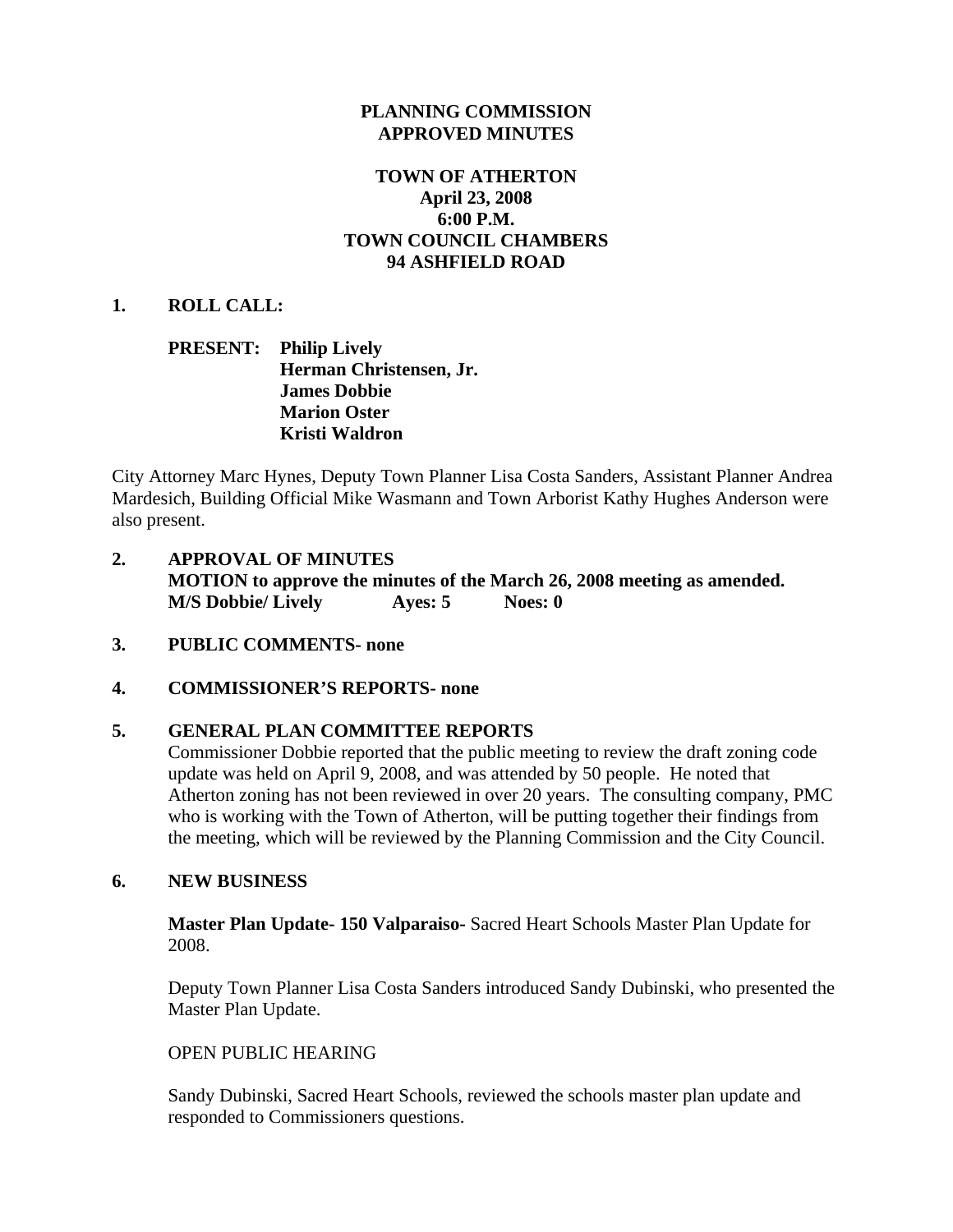Ed Goldstein, 71 McBain Avenue introduced himself as one of the neighbors on the St. Joseph's portion of Sacred Heart School's property. He anticipates the neighbors will work with the School through the changes proposed. He further mentioned that the primary concern is the traffic, but understands the school is aware of their concerns and have been working with a consulting firm to problem solve the current and projected traffic.

### CLOSE PUBLIC HEARING

Commission Dobbie commended Ms. Dubinski on the presentation of the Master Plan and sets forth a great example for other schools.

Chair Oster agreed with Commissioner Dobbie.

**MOTION to receive of the Master Plan Update for filing M/S Lively/ Dobbie Ayes: 5 Noes: 0**

**7. Conditional Use Permit- 2 Valley –**Conditional Use Permit to allow a trellis to be located in the front yard. Atherton Municipal Code Section 17.36.165

**MOTION to continue this item to the May 28, 2008 meeting.** 

**M/S Dobbie/ Waldron Ayes: 5 Noes:0** 

**8. Heritage Tree Removal Permit and Mitigated Negative Declaration- 92 Sutherland-**Heritage Tree Removal Permit to allow the removal of forty-three heritage trees. Atherton Municipal Code Section 8.10

Assistant Planner, Andrea Mardesich presented the staff report and indicated staff support for the removal of forty-three heritage trees.

Chair Oster noted that the Commission should address the Mitigated Negative Declaration first.

Town Arborist, Kathy Hughes Anderson reported on the condition of the trees requested for removal. Ms. Hughes- Anderson noted that the infestation of the Tortis beetle, in addition to other pests and the Longhorn Bore have lead to the decline of these trees.

Chair Oster questioned whether this particular species of beetle kills the tree. Ms. Hughes Anderson noted that it does not kill the tree, however leads to tree decline.

Commissioner Lively questioned the types of trees suggested for replacement. Ms. Hughes Anderson confirmed that staff is requesting the Planning Commission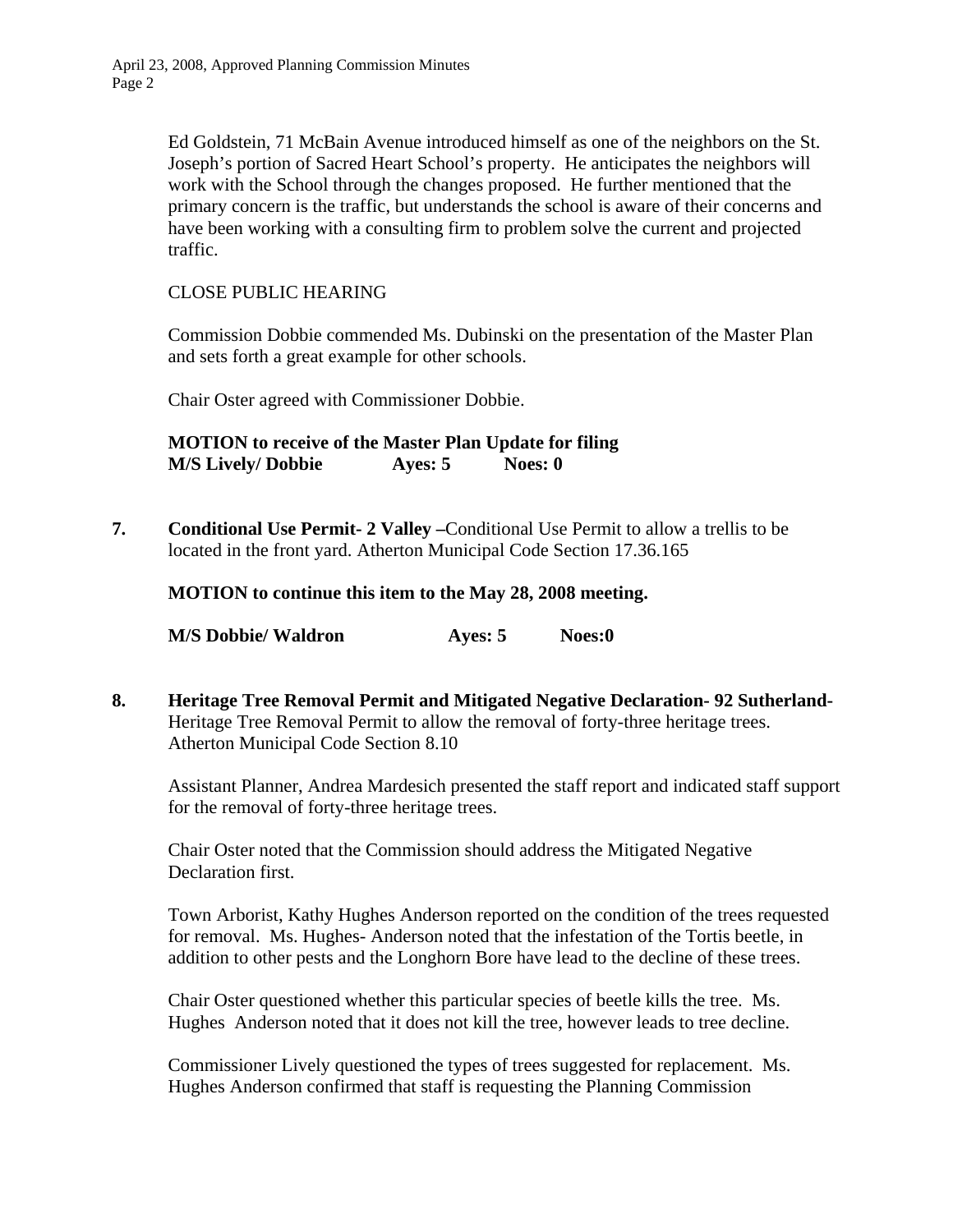> recommend size of trees and that she is in support of the replacement trees proposed by the applicant with the exception of the California Bay.

Commissioner Lively expressed his concern with the habitation of birds that could be displaced with the removal of these trees. Ms. Costa Sanders replied that the Commission could add a Condition that if any active nests are present, the trees cannot be removed during the nesting season. Commissioner Waldron added that the condition should also include beehives, as the bee population is declining rapidly.

### OPEN PUBLIC HEARING

Melinda Tevis, 98 Tallwood thanked the Commission for their comments relating to protecting the birds during tree removal.

# CLOSE PUBLIC HEARING

Commissioner Dobbie questioned as to how one would determine which trees have active nests. Ms Hughes nderson replied that the tree removal companies would determine. They have climbers go up into the trees, if there is a nest or something to represent bird habitation then they would leave the tree and bring in Wildlife transportation experts.

### **MOTION to approve the Mitigated Negative Declaration :**

### **M/S Christensen/ Dobbie Ayes: 5 Noes: 0**

Commissioner Christensen stated that it seems as though the Coast Live Oak is being affected by the construction. Ms. Hughes Anderson replied that the tree is not a great specimen, but it will not be affected.

Commissioner Dobbie expressed his concern with the replacement trees and would like to discuss further. Ms. Hughes Anderson noted that the intent of the Landscape Architect is to recreate the Oak woodland and that the current Eucalyptus was most likely planted for quick screening. She further noted the native Oaks provide more diversity and restore the natural generation of shrubs and other Oaks. Ms. Hughes Anderson further noted that Blue Oaks would be a nice addition to the property.

Chair Oster questioned if they were any deficiencies with the soil. Ms. Hughes Anderson noted there is a layer of sandstone. Chair Oster stated that the trees would adjust to the conditions of the soil.

Ms. Hughes Anderson noted that the Oaks have been doing well with these conditions. She further noted that she received two calls from neighbors who expressed their support for the removal of the heritage trees once they became aware that they were primarily Eucalyptus.

Commissioner Lively noted that he has gone over the tree replacements and questioned if Ms. Hughes Anderson is happy with the proposed number of Oaks and Redwoods.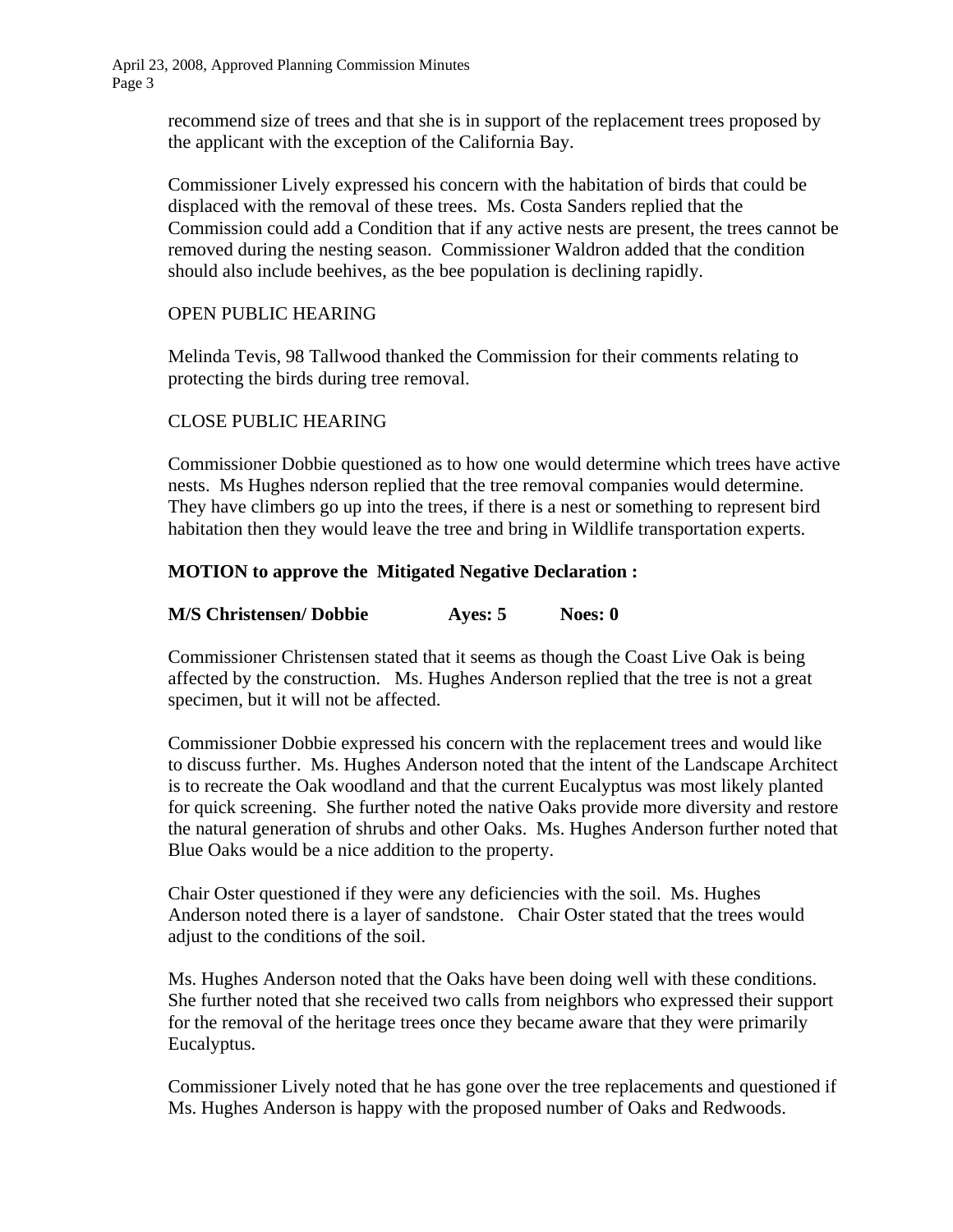Ms. Hughes-Anderson stated that she would eliminate some the Bay's and replace with more Oaks rather than Redwoods.

Commissioner Dobbie agreed with Ms. Hughes Anderson.

Commissioner Lively noted that he believe that the replacement trees should be larger in size to start with, minimum of 40".

Ms. Hughes Anderson stated the applicant is here and can discuss.

#### OPEN PUBLIC HEARING

John Steven, Landscape Architects stated that it is the intention of the owners to create screening with a balance of trees. He further noted that a 48" box tree has been in the box for a long period of time and that if you start with a smaller tree it adapts better to the site and grows at a faster pace.

Commissioner Dobbie questioned if you were to take a 48" and 36" box tree, at what point would they be the same height.

Brian Fensky, project Arborist with Professional Tree Care Company noted that smaller trees are more aggressively inclined and a 36" box tree would catch up to a 48" in roughly 18 months.

Mr. Stevens also agreed with the Project Arborist.

Commissioner Christensen noted that he would like to see the California Bay be removed from the replacement list. Mr. Stevens agreed and stated that they will add an addition Oak tree.

#### CLOSE PUBLIC HEARING

 Commissioner Waldron expressed her support for the removal of the trees given the current condition and that they were no longer serving as screening. She further noted that she agrees they should continue with the Oak woodland and leave it to the Landscape Architect and Ms. Hughes Anderson to determine the types and sizes of trees.

 Commissioner Dobbie agreed with Commission Waldron and further stated that he would like to see the Redwoods be removed from the replacement list since the soil does not look to be suitable for Redwood growth.

 Commissioner Christensen noted that he did not agree with Commissioner Dobbie and stated that the question is really what and how many trees. He further acknowledged that smaller trees do grow faster.

Commissioner Lively expressed support with the other Commissioners.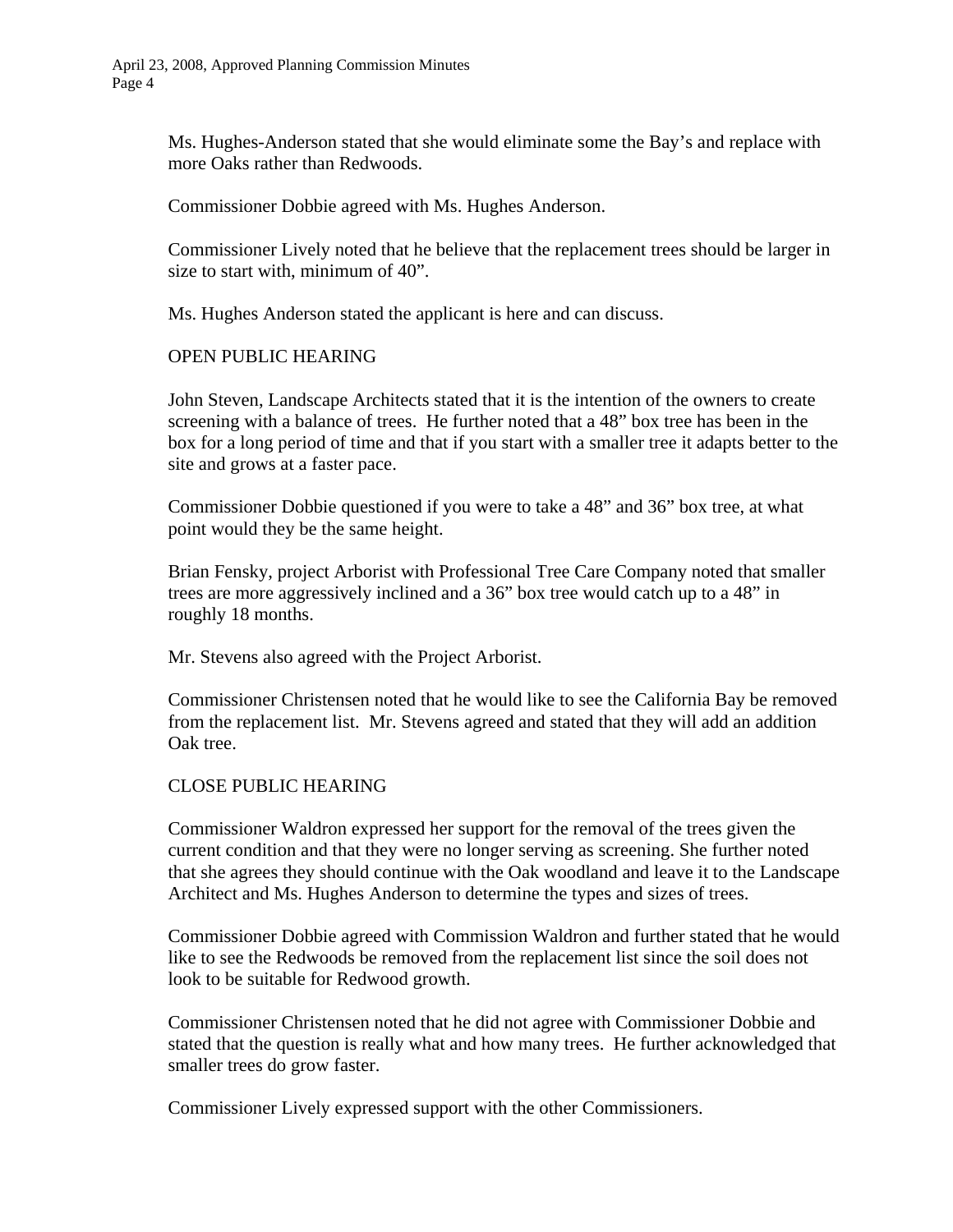Chair Oster expressed her initial concern that the removal of 43 heritage trees is hard to take. However once she viewed the trees and were made aware of their condition, she noted that the homeowner and neighbors would benefit from the removal of the declining trees and replaced with more native trees.

**MOTION to approve Heritage Tree removal permit to allow the removal of fortythree heritage trees based on the following finding and subject to the conditions contained in the Heritage Tree Removal certificate with the following amended condition:**

**M/S Dobbie/ Lively Ayes: 5 Noes: 0** 

**Finding:** 

1. The removal of the trees would not be contrary to the purpose and intent of the Atherton General Plan.

#### **Amended Condition:**

Amend condition #2 to require replacement trees to be 25-48" box size trees and 50-36" box size trees. Species to be determined by the Town Arborist.

Chair Oster advised of the 10-day appeal period.

**9. Exception Review- 8 Maple Avenue-** Exception Review to allow a second story addition to an existing non-conforming structure. Atherton Municipal Code Section 17.24.040 (F)

 Deputy Town Planner, Lisa Costa Sanders presented the staff report and indicated staff support for the second story addition to the existing non-conforming structure.

 Commissioner Waldron questioned the requirement for exception review. Ms. Costa Sanders confirmed that the exception review is necessary due to its non-conforming status of the home as it is located in the R-1B zoning district.

#### OPEN PUBLIC HEARING

 Packee Davis, 8 Maple Avenue reviewed his request for an addition to his home and requested the Commission grant the request.

Commissioner Waldron confirmed there would have seven bedrooms.

 Mr. Davis confirmed there would be a total of six bedrooms, three upstairs and three downstairs. He further noted that one would be an office for his wife and another room would be for guests. Mr. Davis noted that he has spoken with most of the neighbors.

 Louis Mattas, 4 Maple Avenue expressed his support for the second story addition, as the homeowners need the space and bedrooms for their young children. He further stated that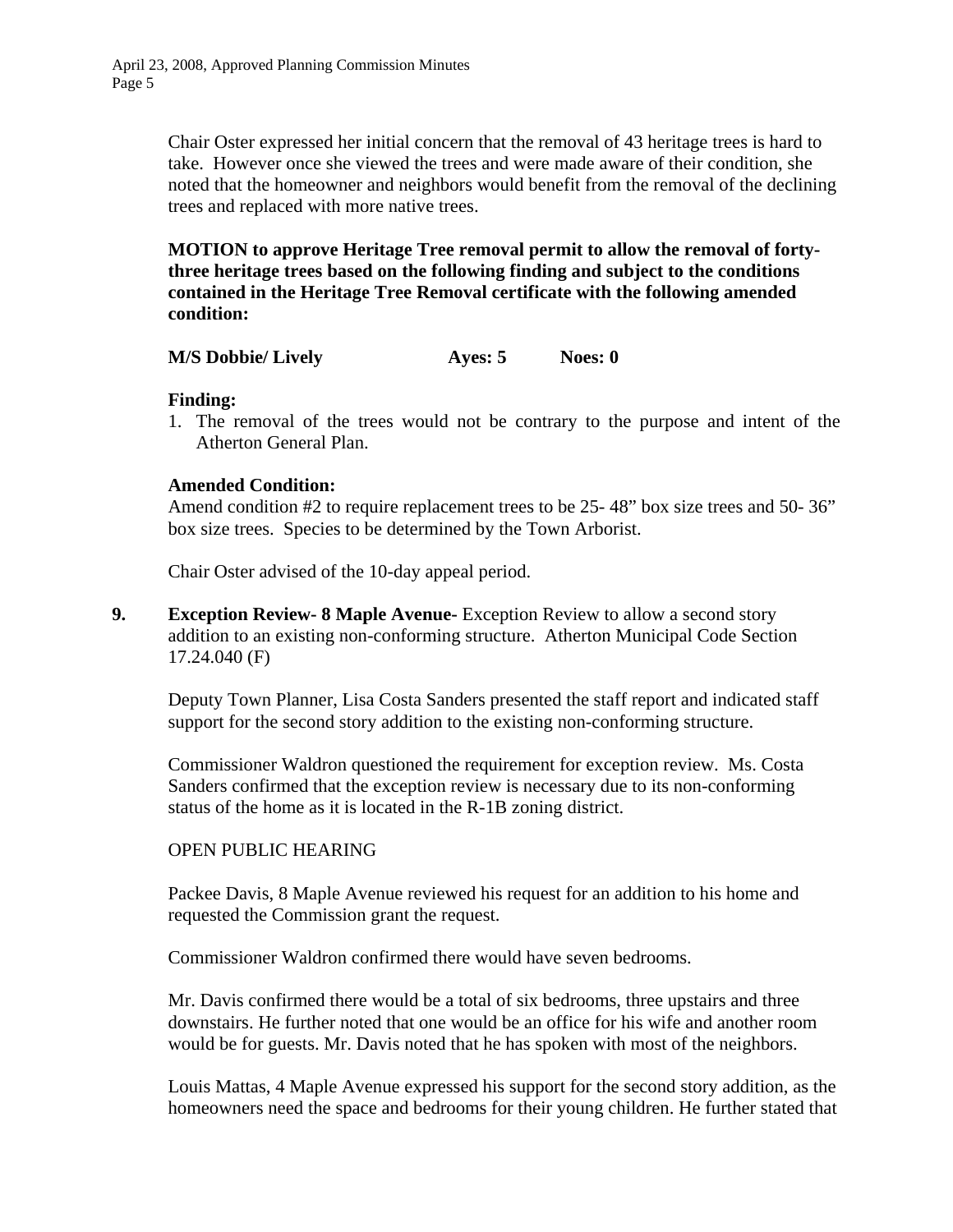> this is non-conforming structure as it is an older home, but very well built. Mr. Mattas further noted that he has also spoken with some of his neighbors and all have been supportive.

 Julie Davis, 8 Maple, noted that she has spoken with the owners of 6 Maple as they had some concerns with screening with the second story addition. Ms. Davis stated that she would address their concerns.

# CLOSE PUBLIC HEARING

Commissioner Lively expressed support for the project.

Commissioner Waldron also expressed support for the project.

Commissioner Dobbie also expressed support for the project.

 Commissioner Christensen noted there are other two story homes in the area. He further commented that he would like to see a condition added for screening.

 Chair Oster stated that the plans are certainly in keeping with the exception as designed and followed the ordinances perfectly. She further expressed support for the proposed project.

**MOTION to approve the Exception Review allowing a second story addition to an existing non-conforming residence based on the following findings and subject to the conditions listed in the Exception Certificate with the following additional condition:** 

| <b>M/S Christensen/ Lively</b> | Ayes: 5 | Noes: 0 |
|--------------------------------|---------|---------|
|--------------------------------|---------|---------|

#### **Findings:**

- 1. The exception requested is compatible with the surrounding neighborhood visual character.
- 2. The landscaping and exception sought will not substantially decrease the privacy of neighbors.
- 3. The application shall not increase the degree of nonconformity as defined in section 17.44.050.
- 4. The exception requested is consistent with the general plan, the purposes of that plan and the zoning code.

#### **Additional Condition:**

1. Include landscape screening on the Easterly side of the second story addition.

Chair Oster advised of the 10-day appeal period.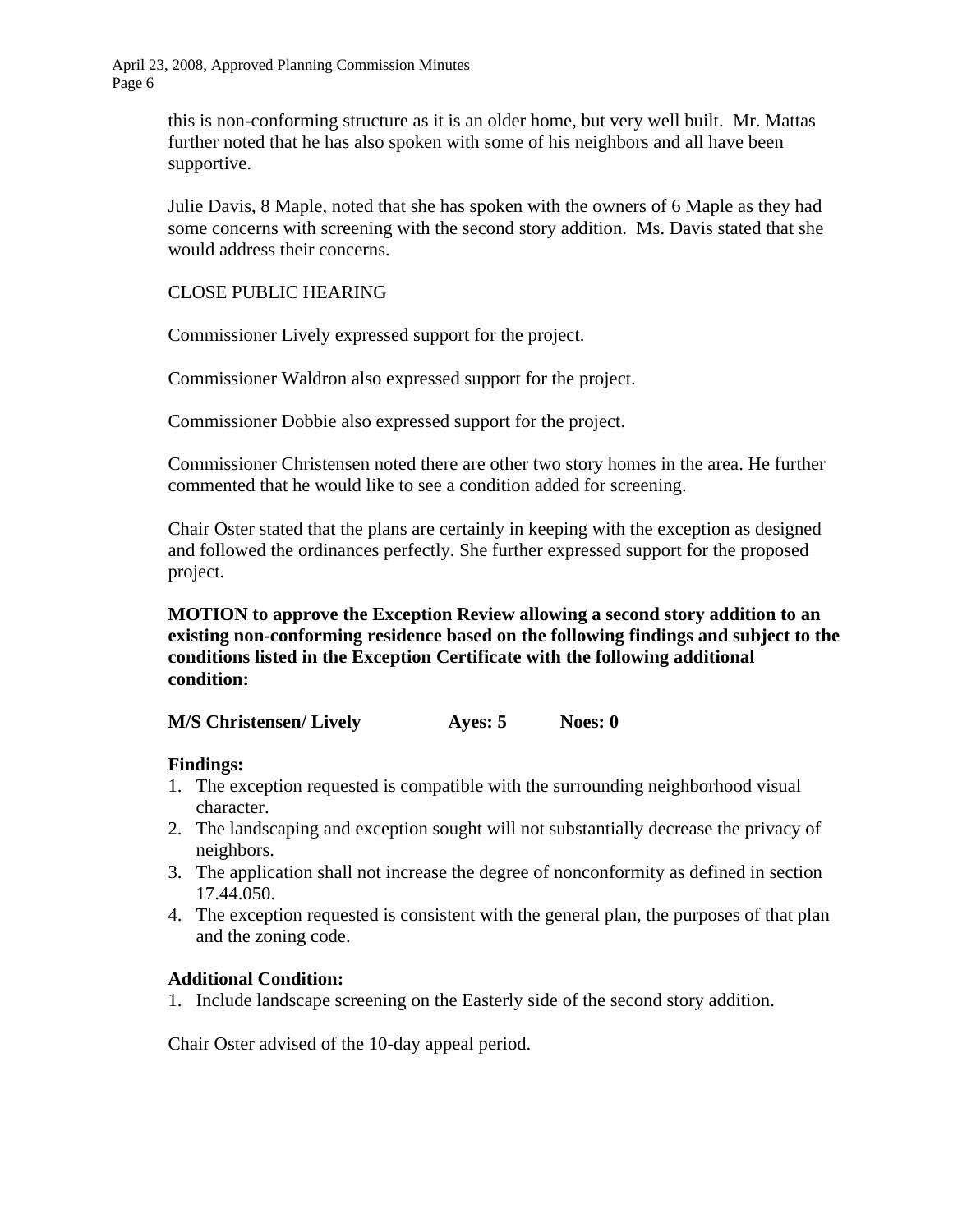**10. Variance- 75 Monte Vista-** Variance to allow a 2,000 square feet second dwelling unit for full time habitation to be located 78' from the front property line and pole mounted solar panels to be located 60' from the front property line. Atherton Municipal Code Section 17.56

Chair Oster stated she has received another letter in favor of the proposed project.

 Deputy Town Planner, Lisa Costa Sanders presented the staff report and indicated staff recommends the Commission deny the variance as the required findings cannot be met. She noted that although the large size and configuration of the lot is unique, it does not deprive the property owner of privileges enjoyed by other properties in the vicinity and there is sufficient room to construct improvements elsewhere on the property. Ms Costa Sanders further stated that the Commission has to find that the lot is unique in order to approve the Variance.

Commissioner Lively questioned whether the two items would be addressed as one item.

 Ms. Costa Sanders confirmed that it is one variance with two items and noted that the Commission can approve one without the other.

 City Attorney Marc Hynes noted that there is no real linkage with the two items requesting a variance. He further reiterated that if the variance is granted there would need to be a distinctive uniqueness to the property.

 Commissioner Waldron noted that various options were discussed. She questioned whether the lot line is redesignated from front to back and therefore the cottage would be considered the main residence as an alternative. Commissioner Waldron further stated that she feels as if the code is working against the owner.

#### OPEN PUBLIC HEARING

 Douglas Goldman, 73 Monte Vista presented to the Commission the family history of the property and the reasoning behind the request for the variance.

 Helen Sang, Architect noted that the main residence is 4,800 square feet in area and according to the Code an accessory structure can be 1200 square feet per one acre. Ms. Sang further acknowledged and thanked Commissioner Waldron for pointing out that the Code seems to be working against them.

 Mr. Goldman stated he and his family would like to what they have been doing on the property for generations.

 David Keton, PGH noted that remodeling the current second dwelling unit would be a huge undertaking and would risk the loss of existing heritage trees; including two heritage Oaks and a Redwood that are near the current existing second dwelling unit. The foundation is in need of replacement and they would not be able to excavate near those trees.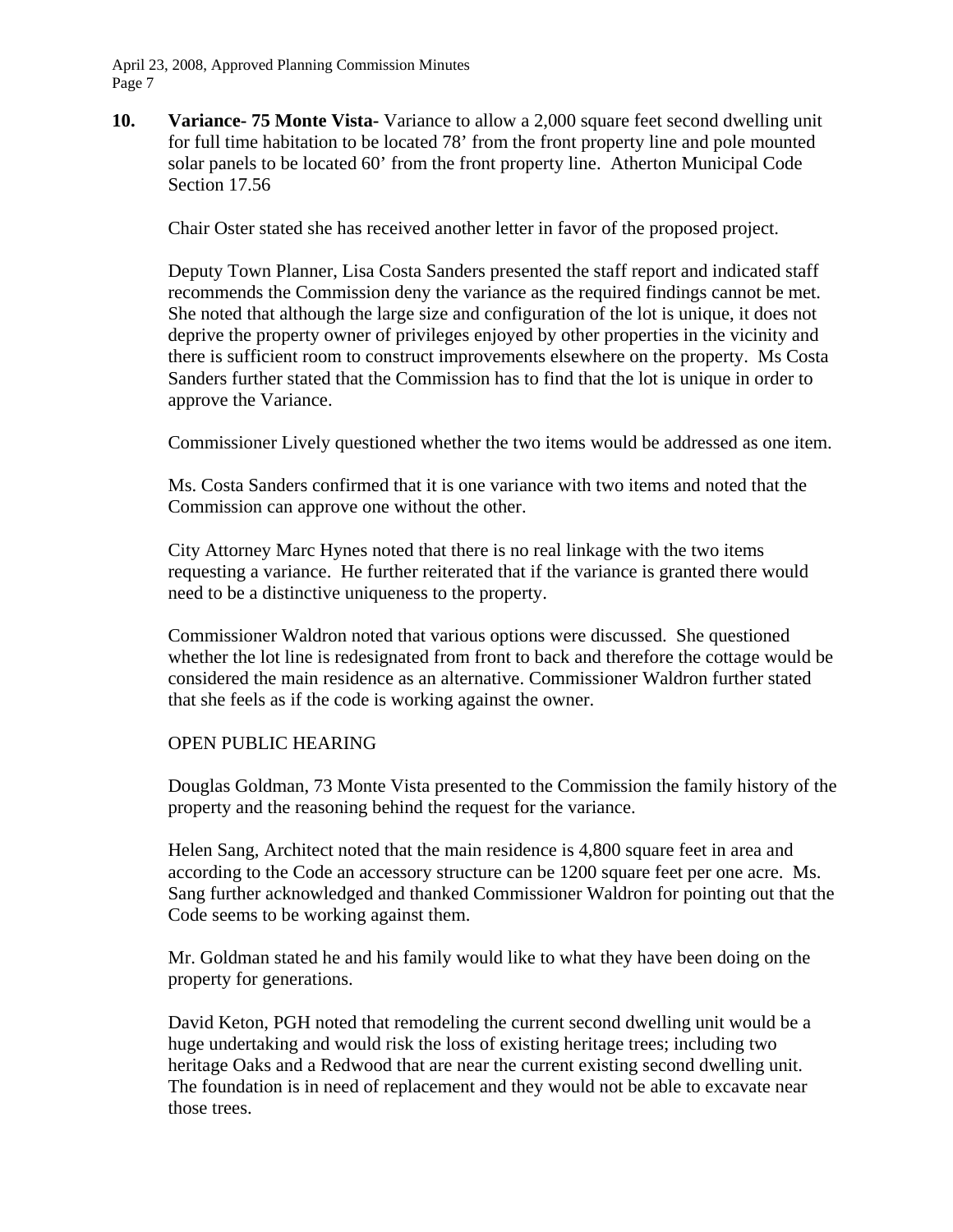### CLOSE PUBLIC HEARING

 Commissioner Christensen stated that this is an estate used by a family for over 100 years. He stated that there are not many of these "estate" properties and of this size left. Commissioner Christensen expressed support for the applicant in addressing this matter to the Commission. He further expressed that the new building would certainly be an improvement and would approve the installation of solar panels as proposed.

 Commissioner Lively stated that he had viewed the property and agrees with Commissioner Christensen. He further stated that the property is unique in its physical size and the creek running through a portion of the property. Commissioner Lively further expressed support for acceptance of the proposed Variance.

 Commissioner Dobbie stated he agreed with the other two Commissioners. He further noted and understood why the Staff recommended denial of the Variance, as they do not have the flexibility to approve according to current Town of Atherton Code. He noted this is why the Commission exists, as they do have the flexibility to make unique decisions.

 Commissioner Waldron expressed support for the proposed variance including the solar panels.

 Chair Oster agrees that the property is unique as it is a large piece of property with a channel running through it. She further noted that in addition to the physical characteristics of the property, that it is unique in that it is the only property where the property has been in the family for 100 years.

 City Attorney Marc Hynes responded that what qualifies the property as unique is not on personalities of the owners.

Chair Oster noted and agreed.

**MOTION to approve the Variance to allow a 2,000 square feet second dwelling unit for full time habitation and pole mounted solar panels to be located from the front property line due to special circumstances of the property, shape/ size, use and heritage trees.** 

 **M/S Christensen/ Dobbie Ayes: 5 Noes: 0** 

#### **Finding:**

- 1. There are special circumstances applicable to the property, including size, shape, topography, location or surroundings, where the strict application of the Zoning Title deprives such property of privileges enjoyed by other property in the vicinity and under identical classification.
- 2. The Variance is subject to such conditions as will assure that the adjustment thereby authorized shall not constitute a grant of special privileges inconsistent with the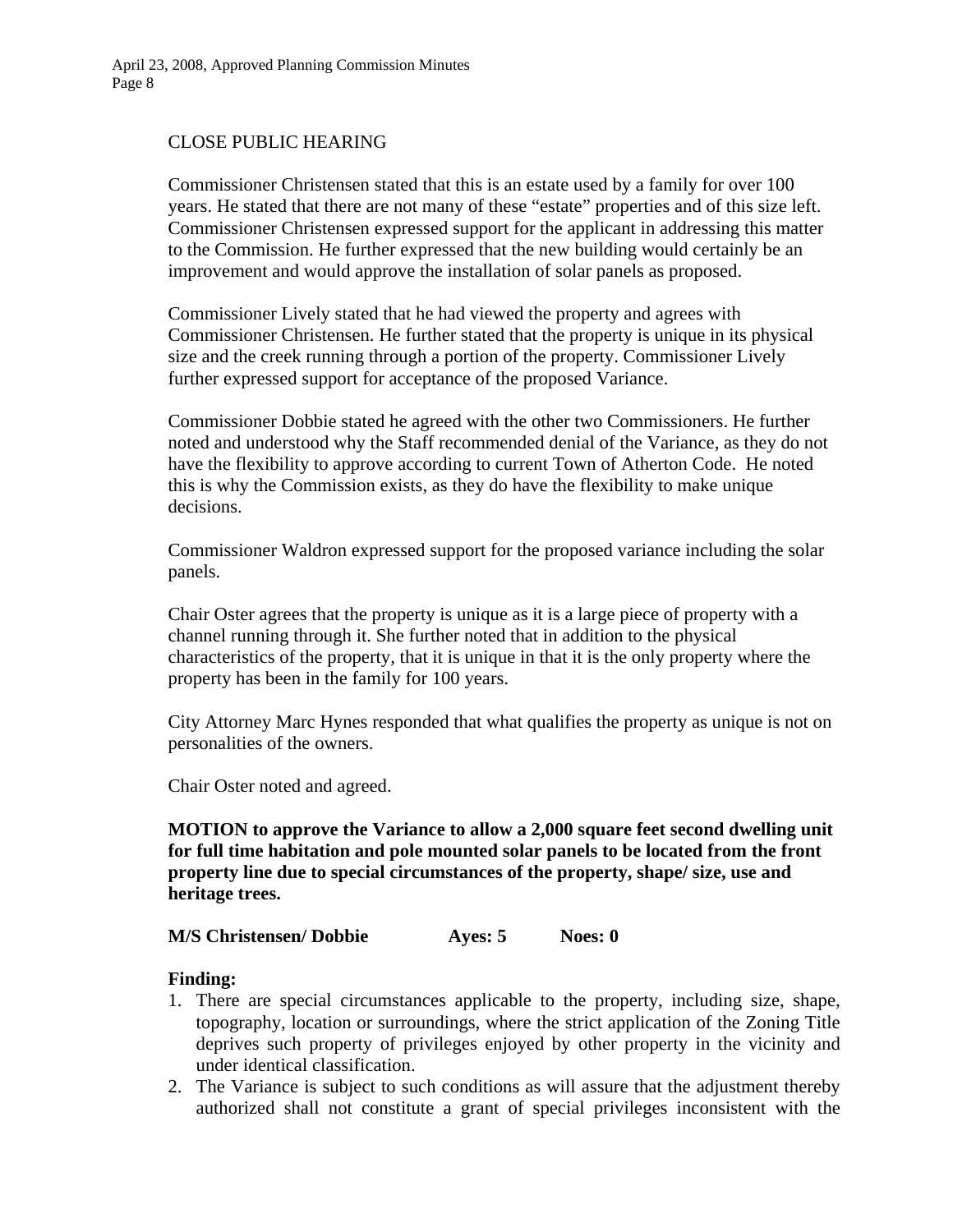limitations upon other properties in the vicinity and zone in which such property is situated.

3. The Variance does not authorize a use or activity which is not otherwise expressly authorized by the zone regulation governing the parcel of property.

Chair Oster advised of the 10-day appeal period.

**11.** Conditional Use Permit-73 Monte Vista- Conditional Use Permit to allow a partially covered 9'-10" tall trellis to be located 88' from the front property line. Atherton Municipal Code Section 17.36.165

 Deputy Town Planner presented the staff report and indicated staff support for the Conditional Use Permit.

# OPEN PUBLIC HEARING

Douglas Goldman, 73 Monte Vista was available for questions.

 Denis Keton, PGH commented that the trellis would look beautiful. He further noted that he had received a letter from the Steins, neighbors to 73 Monte Vista of their support for the proposed Conditional Use Permit.

# CLOSE PUBLIC HEARING

Commissioner Waldron commended the owners for their efforts in using the solar panels.

Commissioner Dobbie also agreed with Commissioner Waldron.

Commissioner Christensen expressed support for the solar panels.

Commissioner Lively expressed support as well.

 Chair Oster stated that the only place the panels are visible is from the neighbors. She further expressed support for the proposed Conditional Use Permit.

# **MOTION to approve Conditional Use Permit to allow a partially covered 9'-10" tall trellis to be located 88' from the front property line.**

# **M/S Lively/ Waldron Ayes: 5** Noes: 0

# **Finding:**

- 1. The proposed trellis at the proposed location will not be detrimental or injurious to persons, property or improvements in the vicinity and will not be detrimental to the public health, peace, safety, comfort, general welfare or convenience.
- 2. The proposed trellis will be located and its use conducted in a manner in accordance with the General Plan and the purposes of that plan and this title